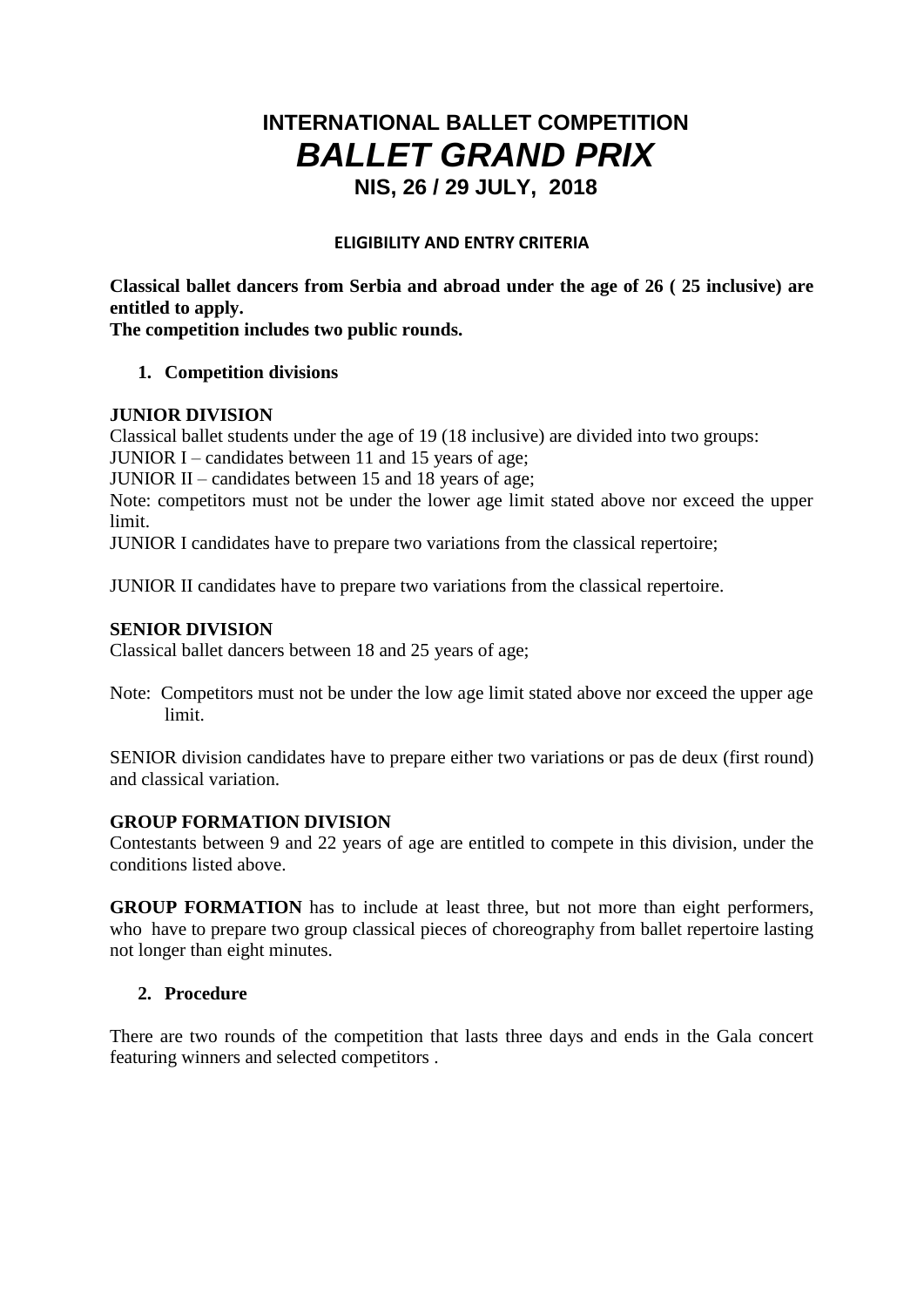# **Recommendations for the selection of the JUNIOR I, JUNIOR II and SENIOR competition programmes:**

- Variations performances and *pas de deux* are supposed to be based on the original choreography of traditional ballet heritage (Fokin, Petipa, Ivanov, Lavrovski , etc.), whereas there is a possibility of choosing original prestigious 20th century choreographers, whose works are performed on ballet stages worldwide;
- Technical and artistic requirements imposed by specific choreographies and personal capabilities should be taken into account;
- Senior division candidates are to perform solo or in pairs (*pas de deux).*  Non- competing partners are allowed to take part in the competition, as well as those contestants who do not enter the second round;
- *Soloists* can perform any of the suggested pas de deux variations, as well as their own variations;
- Pas de deux contestants can perform in the same or different competing divisions, and will be assessed in the divisions they apply to;
- The same is applied in case one of the partners does not enter the second round;
- The rules for the Group Choreography Division are listed under the division entry conditions;

# **3. Competition Programme**

Candidates in the **JUNIOR I Division** perform one variation in every round;

Candidates in the **JUNIOR II Division** perform two variations in the first round, one variation in the second one;

Candidates in the **SENIOR DIVISION** perform:

- One variation in the first round, one variation in the second round;
- Two variations in the first round, The chosen one of already danced in the second round;
- Pas de deux / two variation in the first round, one variation and variation from Pas de deux / chosen one already danced in the second round;

Candidates in the **GROUP Division** perform one group piece of choreography in each round.

# **Technical part of the competition**

- o Competitors perform dressed in their own costumes;
	- o There are working lights provided for the competition part. Special light effects required for the performance are provided at the Gala concert;
	- o Music must be recorded on either a CD or USB;
	- o Competitors will perform under the numbers assigned upon the registration;

# **4. Competition Assessment**

International ballet jury, who assess the contestants according to the scoring system, consists of both Serbian and international ballet artists. Assessment is carried out according to a predefined scoring system.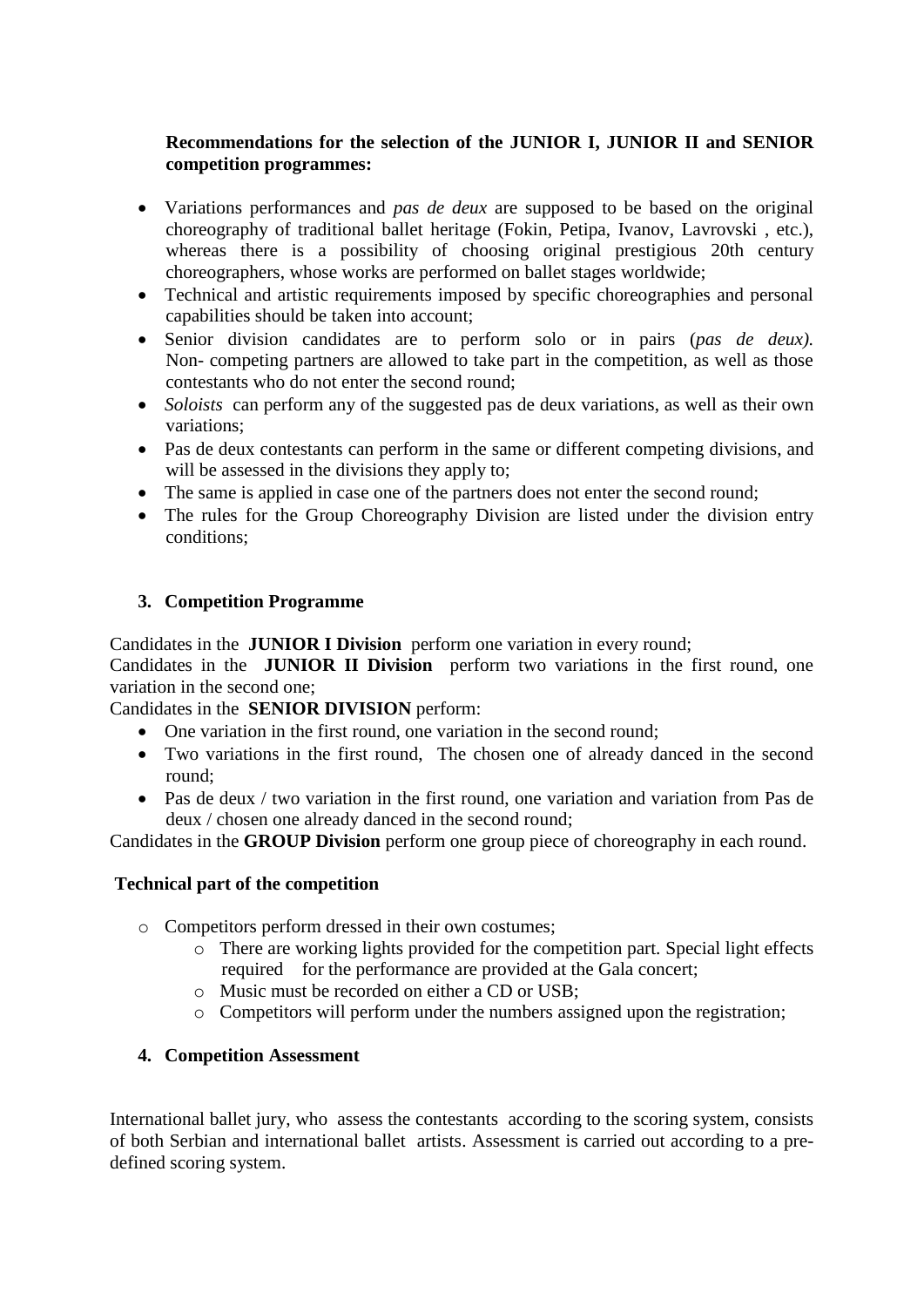Special rules issued by Ballet Grand Prix Organisation Board define scoring procedures.

1. Contestants shall act according to the number allocated to them;

2. The jury shall keep the distance with the competitors during the competition;

3. The jury are not allowed to evaluate the competitors with whom they are in a teacherstudent relationship or they are related to, unless otherwise is specified at the first meeting of the jury.

4. The jury must make their decision exclusively based on the performance of the competitors , not on any previous performance they have attended or the acquaintance with their teachers;

5. The jury must attend the entire competition;

6. The president of jury has the right to interrupt the competitor's performance if he/she exceeds the time allocated for the performance;

7. Competitors not ready to perform when announced by the jury shall be disqualified;

# **5. Awards**

• The jury assess the technical level of candidates, musicality and stylistic expression;

• In each of the groups, the jury awards three awards (1st prize 95-100 points, 2nd prize 90- 94,99 points, the third prize for 85-89,99 points and compliments for participants who win from 50 to 84,99 points) ;

• Three cash prizes awarded to the best competitors of the Ballet Grand Prix can be awarded to exceptional competitors of all categories;

• The jury can award the title of a laureate called *Ballet Grand Prix* for the best competitor, pair or group;

• The jury can award other prizes to competitors in all divisions (education, scholarships and special recognitions);

• Audience Award;

• The jury may not award a prize if the candidate does not meet the criteria for the competition;

• The prestigious awards of the competition will be awarded after the Gala concert as the finals of the Ballet Grand Prix;

# **6. Gala Concert**

- Gala Concert is part of the final, featuring the awarded and the selected contestants;
- All the contestants are obliged to attend Gala Concert held on June 29;

# **7. Registration**

- All the contestants have to be in Nis on June 25, 2018;
- Contestants cover their travelling and accommodation expenses themselves, whereas they will be provided special accommodation conditions.
- Contestants are obliged to have medical insurance.

# **8. Copyright**

• Competitors must be authorised to perform contemporary choreographies;